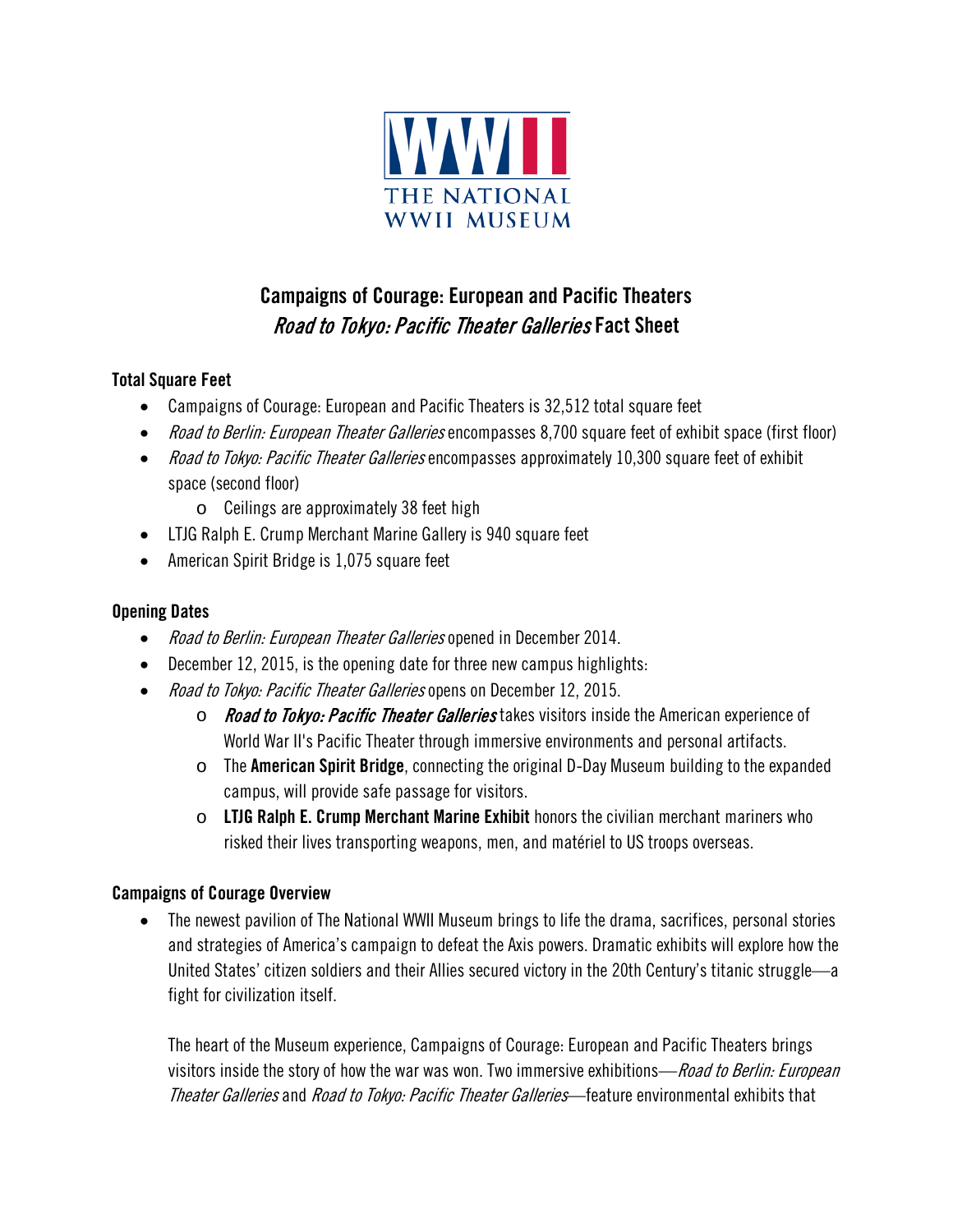guide visitors chronologically through the narrative of each theater of combat, using a sophisticated mix of set design, narrated and environmental videos, period newsreels, interactive oral-history kiosks, personal and digital artifacts, and dynamic displays for a uniquely evocative experience. In recreated battle sites and bunkers, visitors come face to face with the staggering challenges that shaped the war, from brutal enemies to deadly terrain—and learn of the courage and ingenuity of the soldiers and strategists who met those challenges. With its masterful blend of storytelling and technology, Campaigns is a thrilling new way to experience the epic story of the war that changed the world.

#### Road to Tokyo Overview

- Road to Tokyo: Pacific Theater Galleries will retrace the grueling trail that led from Pearl Harbor to Tokyo Bay by way of Guadalcanal and New Guinea, India, the Himalayas, the Philippines and the islands of the Pacific. Exhibits will explore the evolving strategy for fighting the suicidal Japanese forces in Asia and the Pacific, examining the cultural differences and unimaginable range of extreme conditions that confronted our soldiers. Throughout the galleries, artifacts large and small will serve as a connection point to the conflict in the Pacific, including uniforms, personal effects, and an authentic restoration of a shark-faced P-40 Warhawk.
- Road to Tokyo has 10 Galleries
	- o The Road to Tokyo
	- o Briefing Room
	- o The New Naval Warfare
	- o Guadalcanal
	- o Pacific Theater Challenges
	- o Island Hopping
	- o China-Burma-India
	- o Philippines
	- o Death at Japan's Doorstep (Iwo Jima and Okinawa)
	- o Downfall (the Atomic Bomb)

## Total Project Cost

• The entire project, including building construction, exhibit design and fabrication, and visual development totals \$35 million.

## Road to Tokyo Project Contractors

- Architect: Voorsanger Mathes, LLC
- General Contractor: Roy Anderson Corp
- Exhibit and Experience Design: Gallagher & Associates
- Research and Scriptwriting: History Associates, Inc.
- Exhibit Lighting Design: Available Light
- A/V Systems Design: Romeantics